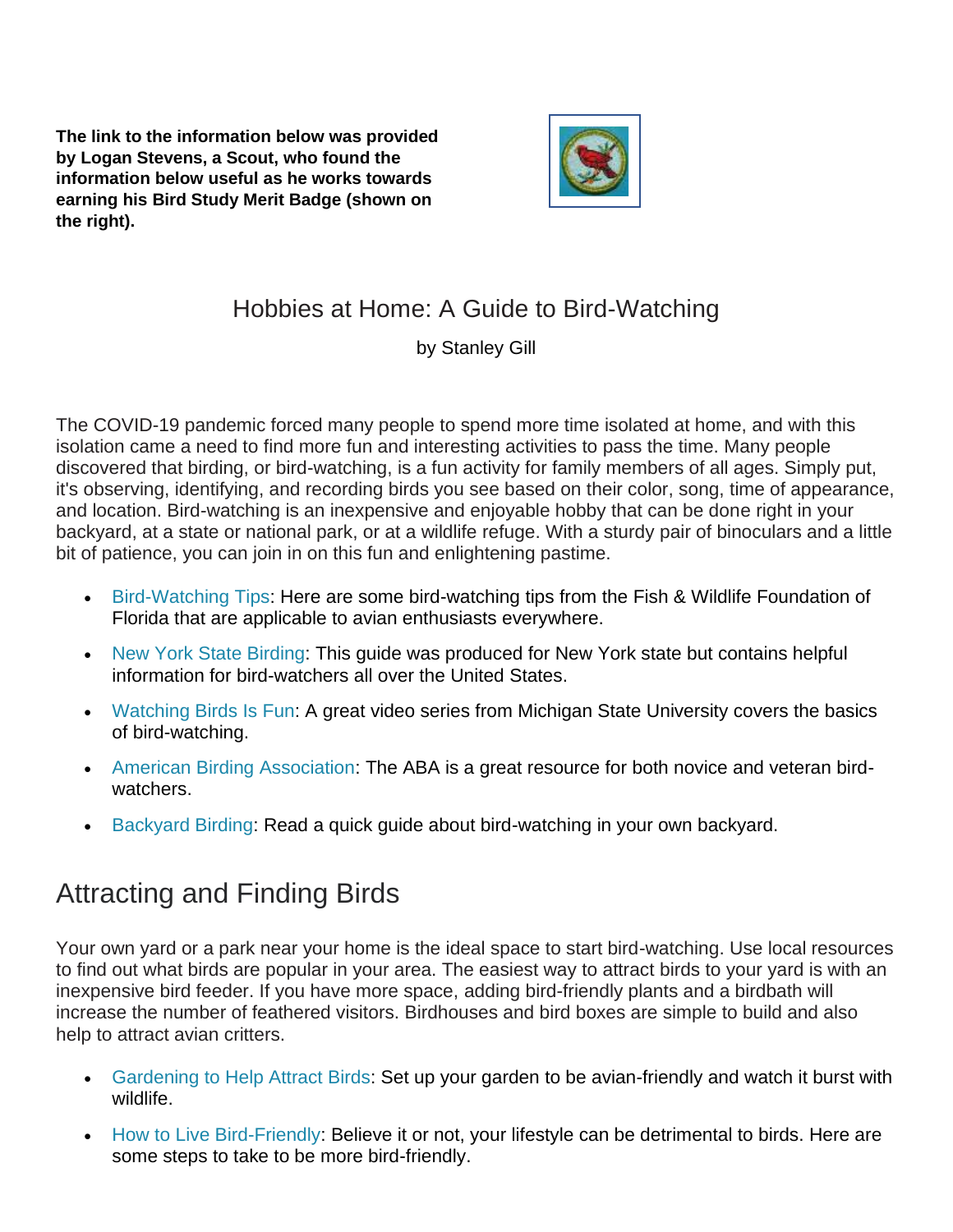- [Hummingbirds:](https://agrilifetoday.tamu.edu/2021/03/25/spring-is-the-time-to-put-out-hummingbird-feeders/) These cute, tiny creatures require a special feeder and sugar solution to attract them, but the payoff is worth it to observe this unique type of bird.
- [How to Attract Cardinals:](https://www.birdsandblooms.com/birding/attracting-birds/six-ways-attract-cardinals/) The cardinal is a colorful, popular bird that's found throughout the United States. Here are some facts about them, including how to set up your yard to attract more of them.
- [Landscaping for Birds:](http://gearycountyextension.com/Birds/bbg6.pdf) With a little bit of work and some new plants, you can transform your yard into a bird-watching paradise.

#### Choosing the Right Binoculars

It's important to determine how much bird-watching you plan on doing before investing in a pair of binoculars. If you plan on staying at home or in your neighborhood, an inexpensive pair of binoculars should be sufficient. However, if you plan on observing birds in a large, open space or from great distances, like on a beach or at a state park, a more powerful pair of binoculars is recommended. You should also be aware of the binoculars' weight, especially if you'll be hiking long distances. A powerful yet heavy pair of binoculars can feel like a lead weight around your neck after a couple of miles on the trail, so keep this in mind while shopping. It's best to experiment with bird-watching in a few locations before deciding on a binocular purchase, as a good pair of binoculars can cost several hundred dollars.

- [Choosing the Right Binoculars for Bird-Watching:](https://www.rspb.org.uk/birds-and-wildlife/wildlife-guides/birdwatching/choosing-bird-watching-equipment/how-to-choose-binoculars) There are many considerations when purchasing binoculars, such as price, weight, focus, and distance.
- [Optic Lenses:](https://baltimorebirdclub.org/choosing_optics.pdf) Optic lenses are an alternative to binoculars that can be used for bird-watching and also for stargazing. Here's an in-depth look at how they work.
- [Top Ten Binoculars:](https://opticsmag.com/best-binoculars-for-birding/) This article has binocular recommendations for every [budget.](https://apply.guaranteedrate.com/apply/loan-purpose)
- [Adjusting Your Binoculars:](http://extension.msstate.edu/blog/adjusting-binoculars-for-birdwatching) If you're having trouble getting birds in focus while bird-watching, this guide can help you learn the ins and outs of your new equipment.
- [8x vs 10x Binoculars:](https://www.birdwatchingusa.org/8x-vs-10x) This helpful comparison will guide you as you choose a pair of binoculars for bird-watching.
- [Wildlife Watching Kits:](https://www-ft-com.ezproxy.cul.columbia.edu/content/c952fd83-c398-416a-aff4-56b78719968e) Here are some very good reviews of bird-watching binoculars currently on the market and what you can expect to pay for them.

### Birding Ethics

The most important rule in birding ethics is protecting the habitat of the birds and the birds themselves. The welfare of the animals is of the utmost importance. Do not engage in any action that could damage their ecosystem. Never approach, touch, or disturb a bird nest. Excessive photography, flashes, and disturbances can cause birds undue stress and should be avoided. Avoid mimicking bird calls during mating season, as this can confuse the birds. When bird-watching in groups or in public spaces, also be mindful of others around you.

• [The Code of Birding Ethics:](https://u.osu.edu/bell.1214/getting-started/code-of-birding-ethics/) This guide is a must-have for every bird-watcher. Print it out and take it with you.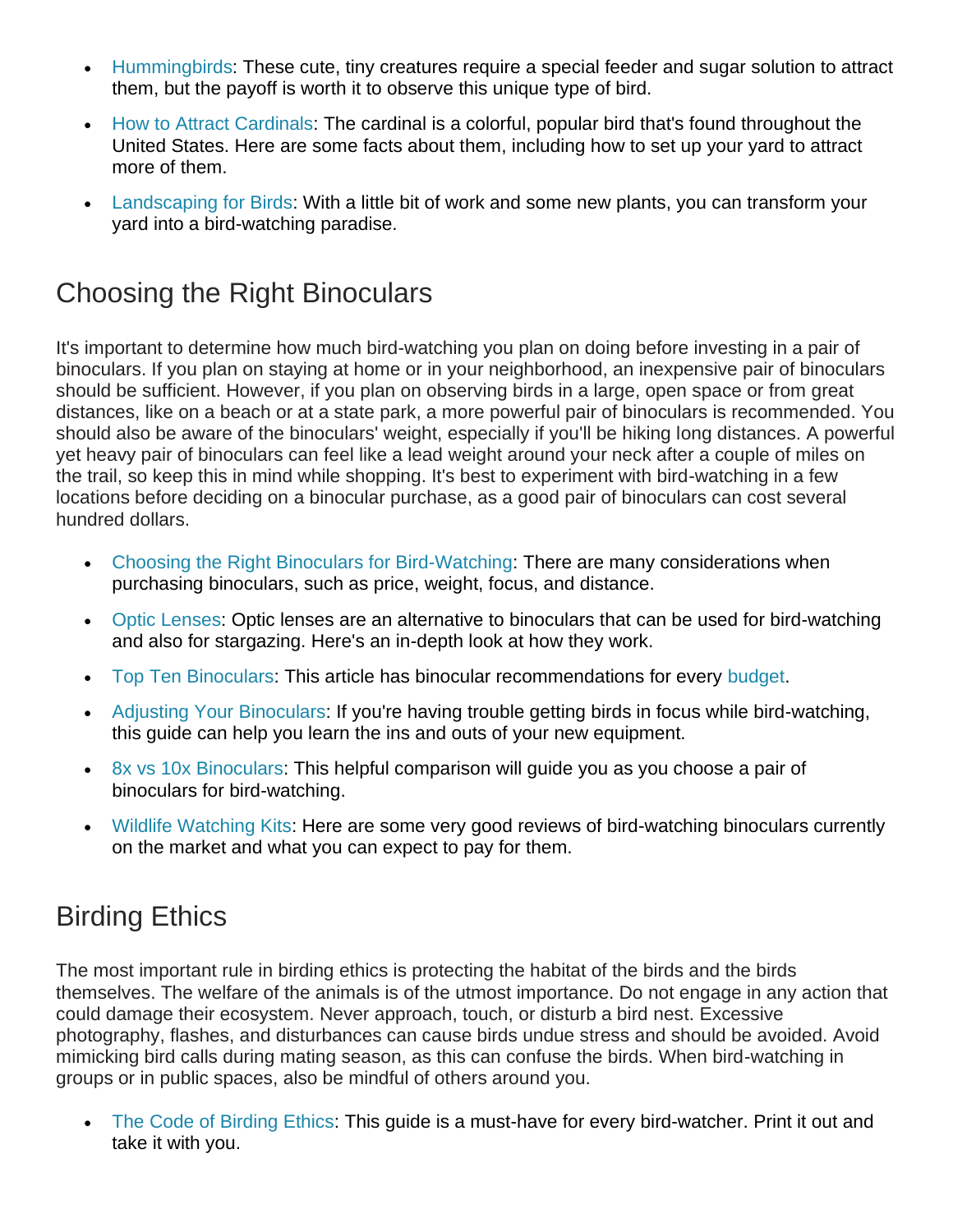- [Impacts of Bird-Watching:](https://web.stanford.edu/~cagan/SekerciogluOrniTourismEnvCons2002.pdf) Here's an academic viewpoint about the impact of bird-watching on both the birds and people.
- [Complete Birding Etiquette:](https://www.mindfulbirding.org/images/mindful/pdfs/complete.pdf) This printable PDF discusses birding rules and ethics in depth.

### Timing and Observation

Different species of birds appear at different times of day. Owls are nocturnal, songbirds prefer the morning, and so forth. Try bird-watching at different times and see how many species you can identify. Remember that some birds are seasonal as well, so you may see a different variety on a December morning than you would see on a July morning. Keeping detailed notes about your bird identification is crucial to successful bird-watching.

- [The Basics of Owling:](https://www.thespruce.com/tips-on-owling-386696#:~:text=The%20best%20time%20of%20day,light%20for%20effective%20owl%20spotting.) You can even bird-watch at night! Here's how to get started spotting owls.
- [How to Find an Owl:](https://blogs.massaudubon.org/yourgreatoutdoors/owling-101-how-to-spot-an-owl/) After listening to some owl calls online and getting familiar with their sound, head outside at night and put your new auditory skills to the test.
- [Bird-Watching Guide for Beginners:](https://ny.audubon.org/news/bird-watching-101-guide-beginners) If you're serious about your birding hobby, make sure to set your alarm clock! Songbirds are known for being early risers, so if you want to check a few species off of your list, you'll need to be up at dawn.

#### Bird Identification

A good field guide to birds is recommended for easy identification. Audubon publishes an excellent field guide with details about most North American birds. Today's smartphones make bird identification much easier than ever before. Although some enthusiasts still use the old method of looking up birds in a book, there are a number of websites and smartphone apps that can make birdwatching a snap.

- [All About Birds:](https://www.allaboutbirds.org/guide/search) This searchable database is a handy tool for researching various bird species.
- [Bird Sounds:](https://www.xeno-canto.org/) Xeno-canto is a project devoted to collecting and sharing bird sounds from all over the world. You can listen to the calls of hundreds of different birds and even add your own recordings.
- [Whatbird:](https://www.whatbird.com/) Whatbird is an initiative that brings bird-watchers together to share knowledge and bird sightings.
- [Bird Identification Tips:](https://www.mbr-pwrc.usgs.gov/id/idlist.html) The U.S. Geological Survey has an in-depth list of identifying characteristics for hundreds of birds.

# Birding Clubs

As you discover the enjoyable world of bird-watching, you'll probably want to share your new hobby with others. There are birding clubs all over the United States and even the world. The most famous is the National Audubon Society, which boasts hundreds of chapters. There are also many